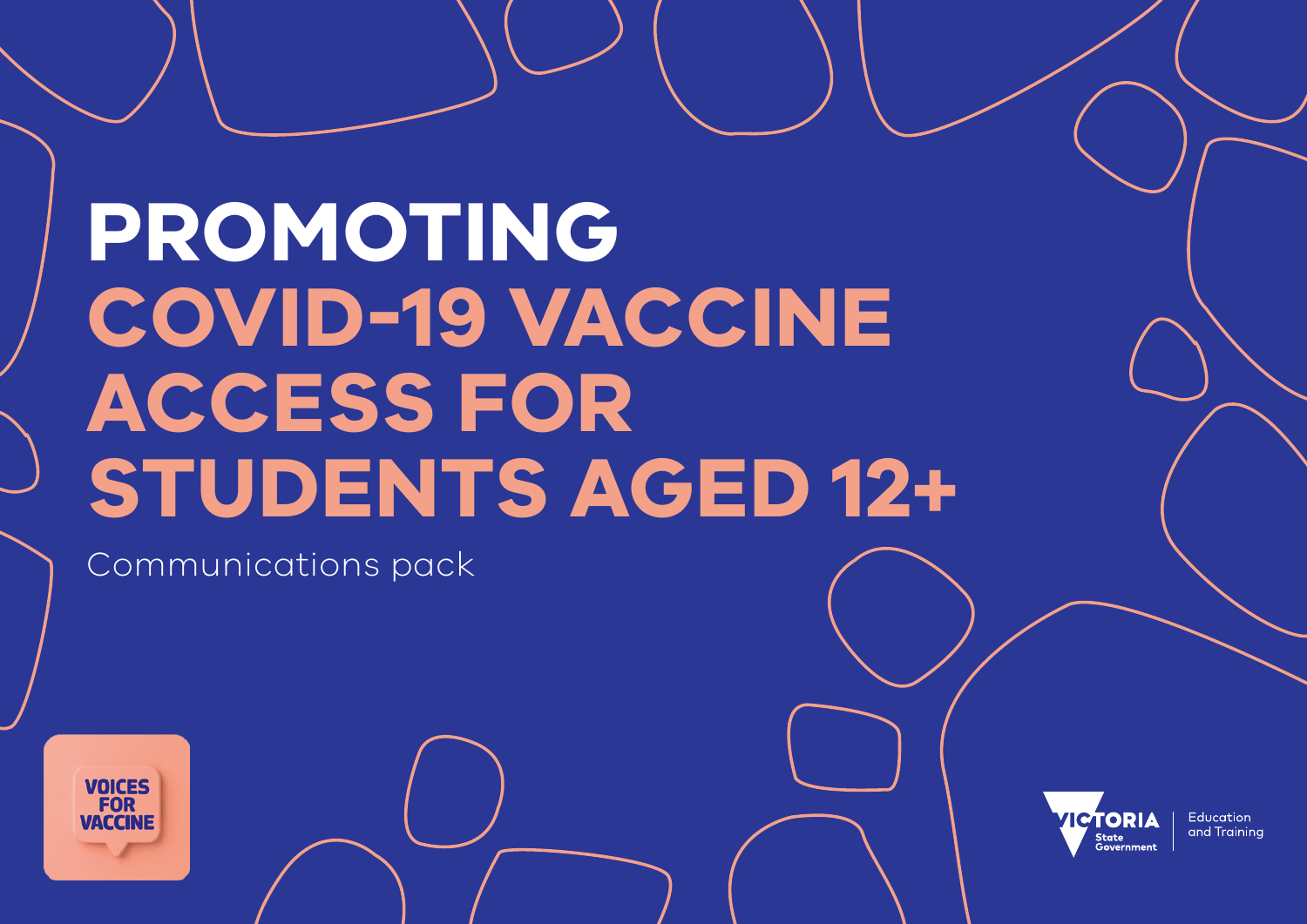## **Content**

| <b>Introduction</b>                        | 3  |
|--------------------------------------------|----|
| Helpful online resources                   | 4  |
| Suggested social media content             | 5  |
| Other downloadable communications products | 6  |
| Suggested newsletter content               |    |
| Vaccination centres                        | 10 |
| FAQs                                       |    |



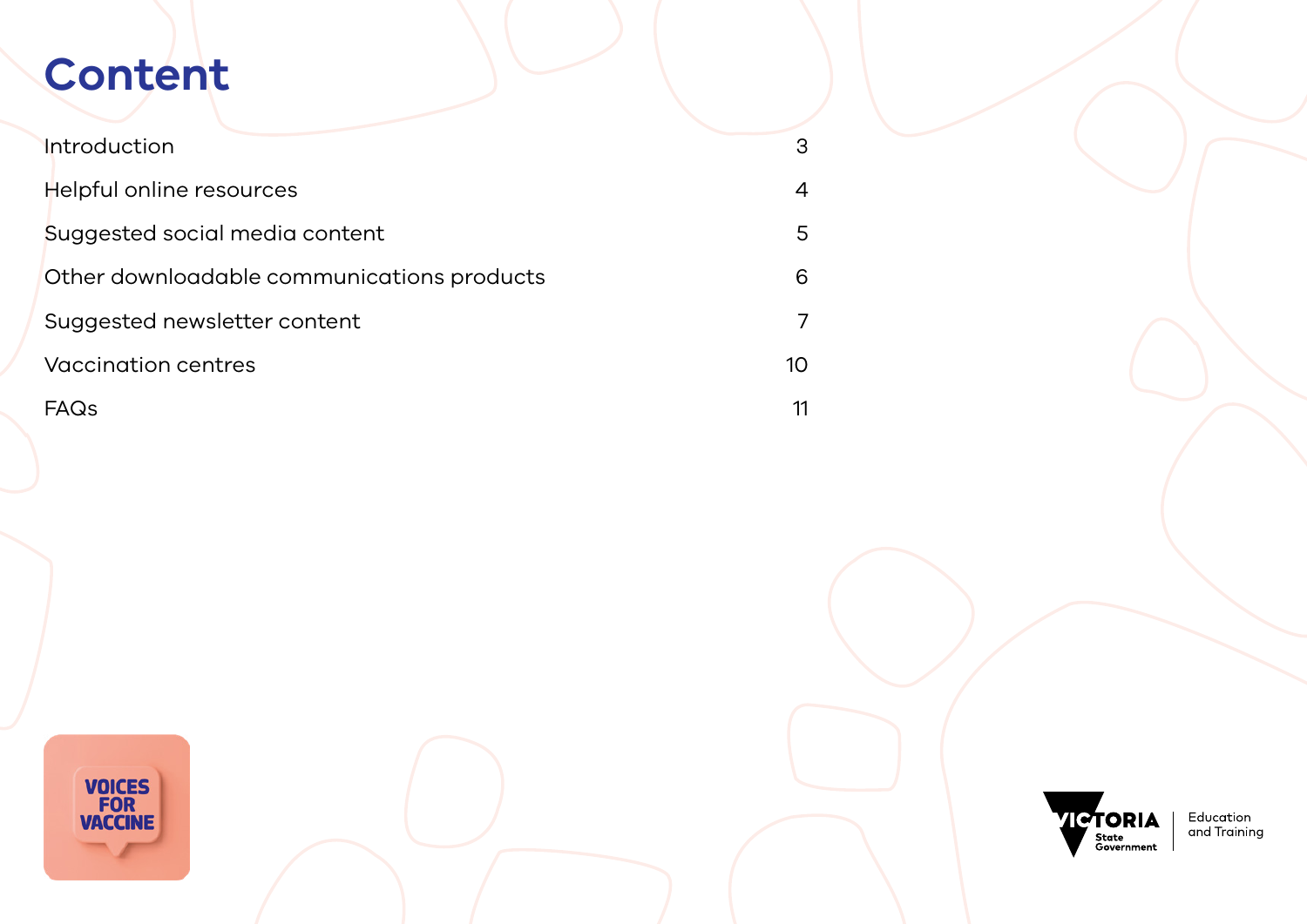## <span id="page-2-0"></span>**<sup>3</sup> Introduction**

The Victorian Government has announced that all students aged 12 years and above in Victoria are eligible to book and receive their COVID-19 vaccine at a state vaccination clinic, a Commonwealth vaccination centre, or through a GP clinic, pharmacy or community health service.

The Victorian Government is encouraging everyone aged 12 and above to book their vaccine appointment. We want to especially encourage those students in their final year to book their vaccination appointment as soon as possible.

To help support the safe conduct of end-of-year exams, the Victorian Government announced a vaccination blitz for final year school students (all Victorian Certificate of Education (VCE) Units 3 and 4 students, final year Victorian Certificate of Applied Learning (VCAL) and International Baccalaureate (IB) students), their teachers and exam supervisors and assessors.

The vaccination blitz for final year school students has been extended until Sunday 19 September, following a very strong and positive response from the community in the first week of the blitz. Please continue to encourage your eligible staff and students to take up this opportunity.

The Premier has recently announced a call to action for Victoria to achieve one million vaccine doses by 19 September. To support this goal, capacity has been significantly scaled up across the state-run system.

To help stakeholders understand and share important information about COVID-19 vaccine eligibility and safety, we have put together this communications toolkit.

This pack provides a range of materials for students aged 12 and above, as well as final year students. The pack includes social media content, a poster, web banners, newsletter copy and FAQs and other informational resources to help students and parents make informed decisions about their vaccination. It also provides handy links to various Commonwealth and State Government information resources about the vaccination program.

I encourage you to share and distribute these materials among your stakeholder communities to help encourage greater vaccine uptake. Thank you for your support and efforts.

**The Hon James Merlino MP** Deputy Premier Minister for Education Minister for Mental Health



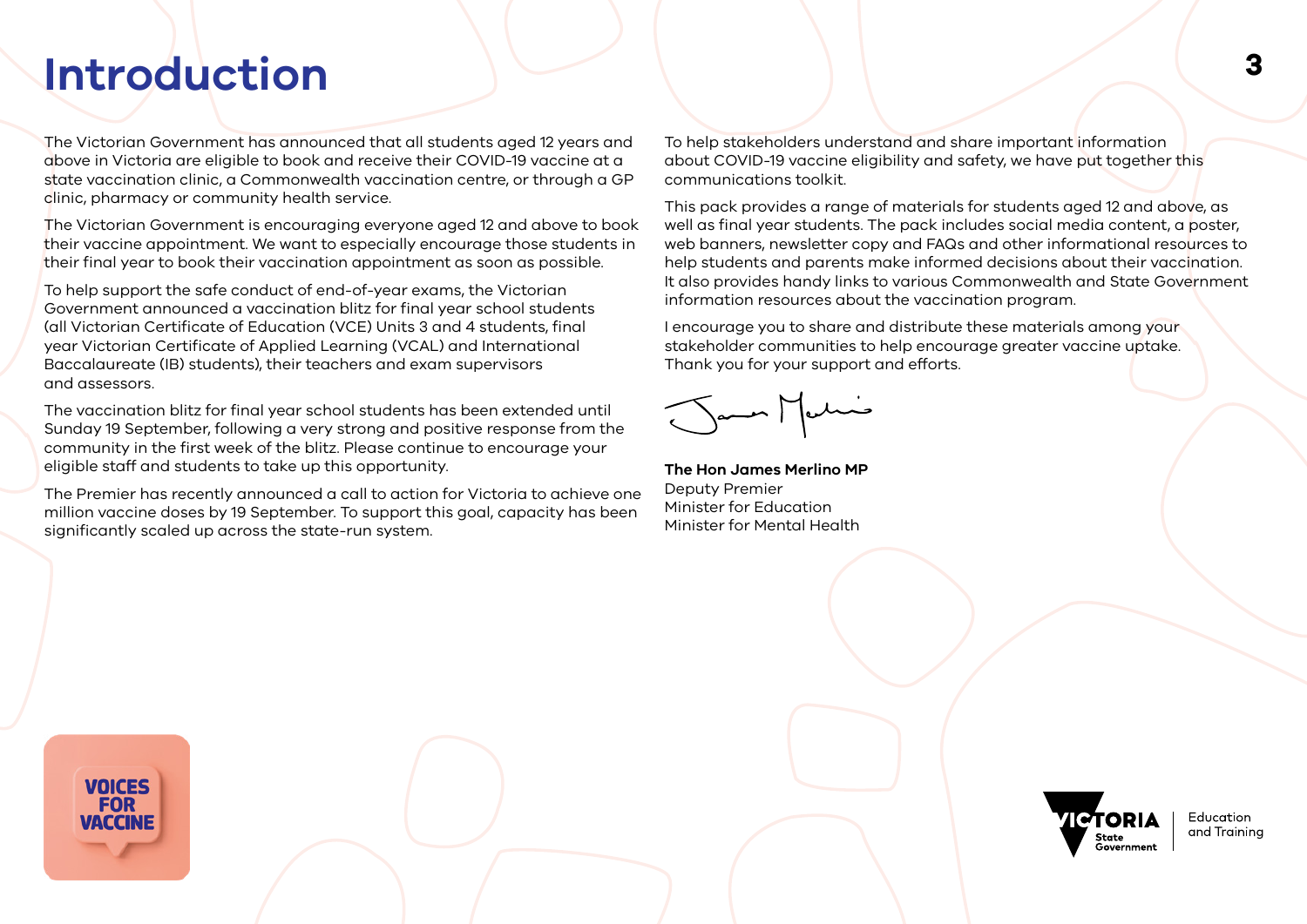## <span id="page-3-0"></span>**Helpful online resources**

The below resources will always include the most accurate and up-to-date information about COVID-19 vaccine eligibility and safety. Reference and use these resources in your communications to school staff about the vaccine.

## **Resources**

## **Information on the vaccine and booking an appointment**

Students and parents can book and/or change a vaccination appointment at a vaccination centre through the [coronavirus.vic.gov.au](https://www.coronavirus.vic.gov.au/book-your-vaccine-appointment) website or contact the Coronavirus hotline by phoning 1800 675 398. To find a vaccination centre and opening times, visit the [coronavirus.vic.gov.au](https://www.coronavirus.vic.gov.au/book-your-vaccine-appointment) website.

You can get your COVID-19 vaccine at a state vaccination clinic, a Commonwealth vaccination centre, or through a GP clinic, pharmacy or community health service. You can book your appointment online or by calling the vaccine provider nearest to you.

For information about the COVID-19 vaccine rollout, visit [coronavirus.vic.gov.au](https://www.coronavirus.vic.gov.au/vaccine).



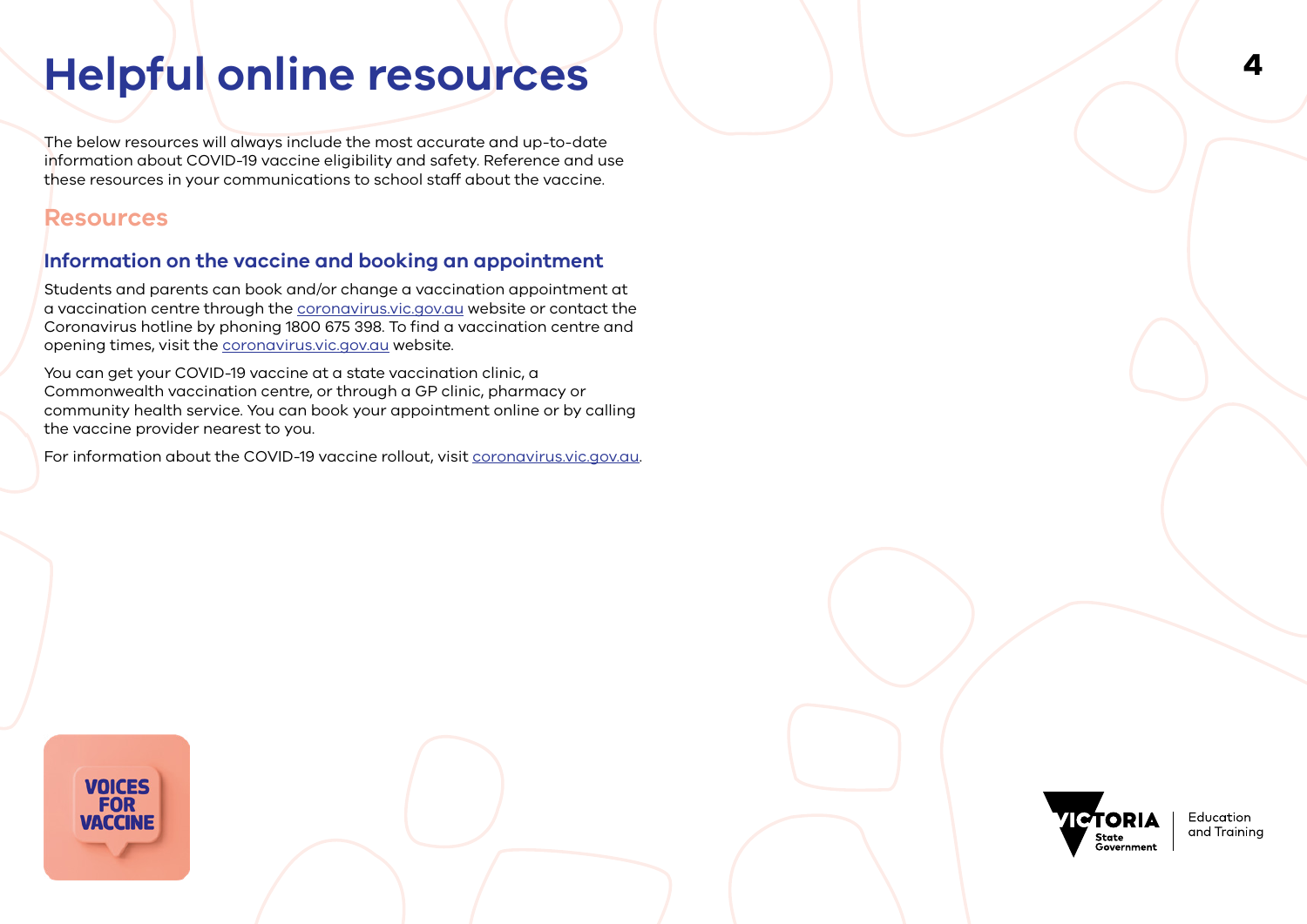## <span id="page-4-0"></span>**<sup>5</sup> Suggested social media content**

Here are some sample social media posts and tiles that can be used across your own social channels to help encourage awareness of COVID-19 vaccine eligibility and uptake.

Feel free to edit and personalise these posts to suit your own style. Please tag @DETVic and use #COVIDVaccine so we can like and share.

## **Copy options**

## **Option 1**

All Victorians aged over 12 are eligible to receive a COVID-19 vaccine. Final year students are encouraged to book their appointments now to support the safe conduct of the examinations. Visit [coronavirus.vic.gov.au/vaccine](https://www.coronavirus.vic.gov.au/vaccine) or [covid-vaccine.healthdirect.gov.au/eligibility](https://covid-vaccine.healthdirect.gov.au/eligibility) to book an appointment.

## **Option 2**

A vaccination blitz will begin on Tuesday 7 September for final year school students, their teachers and exam supervisors and assessors, who will have access to priority timeslots to receive their first #COVIDVaccine and book their second dose via a dedicated hotline.

## **Option 3**

Getting vaccinated is the best way to protect our school communities from the spread of COVID-19. Everyone aged over 12 can book their vaccine appointment now. Visit [coronavirus.vic.gov.au/vaccine.](https://www.coronavirus.vic.gov.au/vaccine )

## **Download social media tiles**





**ALL SECONDARY SCHOOL STUDENTS BOOK YOUR VACCINE NOW** 



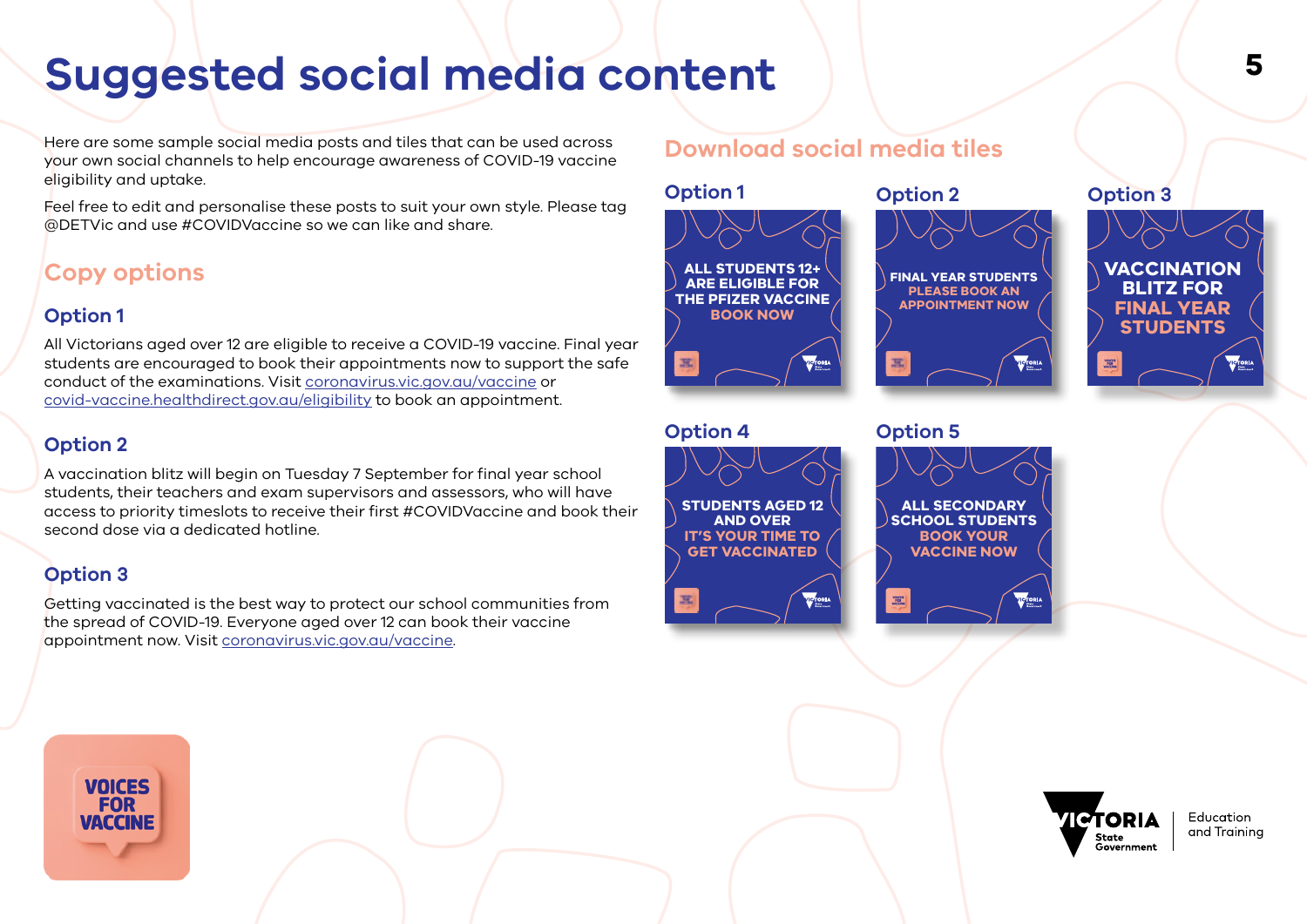## <span id="page-5-0"></span>**Other downloadable communications products <sup>6</sup>**

## **Web banner Poster**

**VOICES FOR** 

**VACCINE** 



Download and print these posters for display in settings where students and parents have visibility.



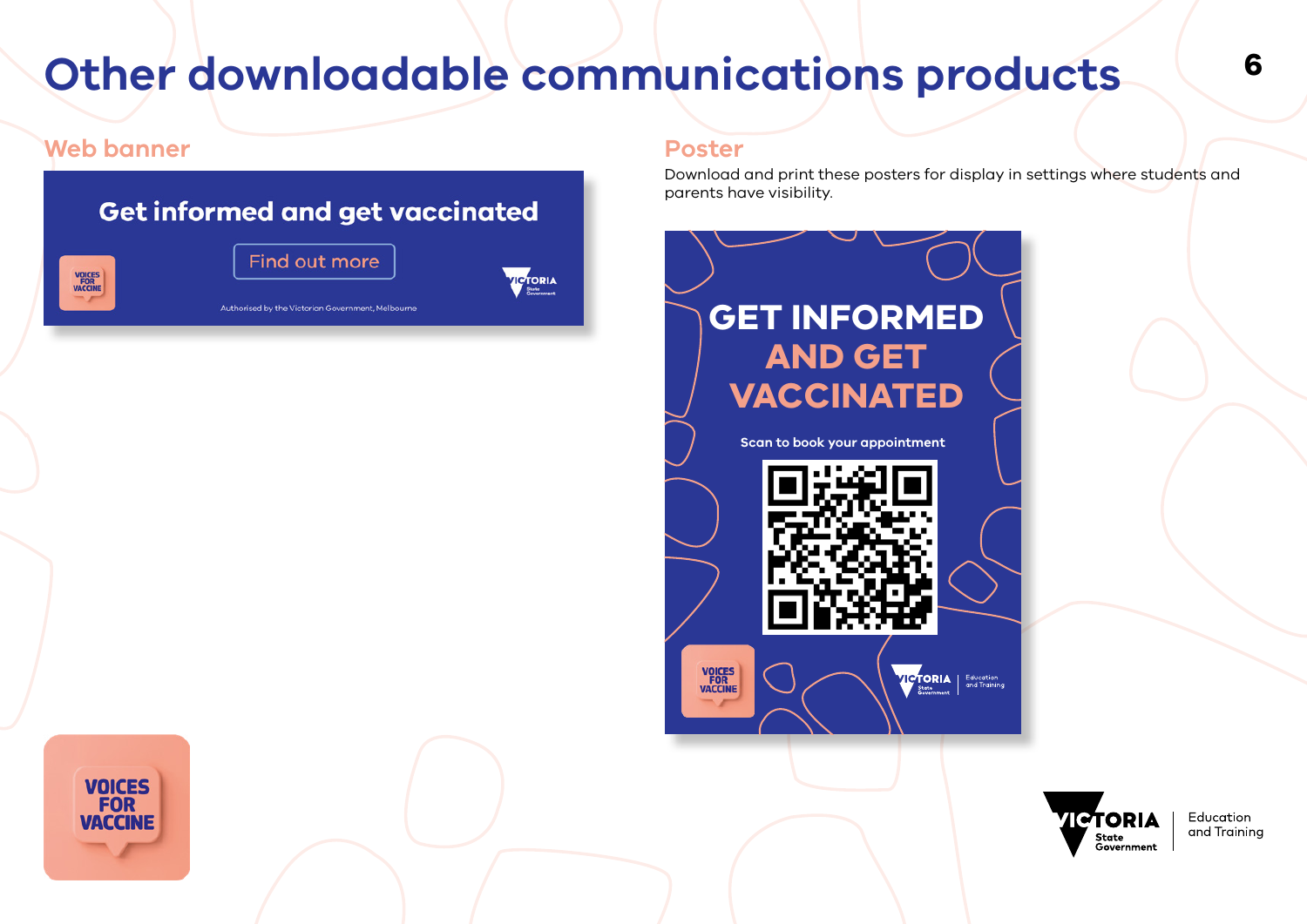## <span id="page-6-0"></span>**<sup>7</sup> Suggested newsletter content**

School newsletter templates include:

- Vaccine eligibility for students 12 years and above student letter
- Vaccine eligibility for final year students student letter
- Vaccine eligibility for final year students parent letter

Please consider using the draft content below in your organisation's newsletter or preferred communication channel.

You can customise the content as required for your style and audiences.

## **Message for students aged 12 years and over**

#### Dear students

As part of the COVID-19 vaccination roll-out, from Monday, 13 September, everyone aged 12 and over is now [eligible to receive a COVID-19 vaccine.](https://www.coronavirus.vic.gov.au/vaccine)

Victorians aged 12 and over are eligible to book and receive their COVID-19 vaccine at a state vaccination centre, Commonwealth vaccination centre, participating GP clinics, pharmacies or community health services.

COVID-19 vaccines are an essential protection against serious illness.

Vaccination is not mandatory, but it is highly encouraged, except where your medical practitioner advises you otherwise.

You and your parents/guardians or carers should speak with your GP or pharmacist if you have health questions.

The Victorian Government's aim is to provide an opportunity for all students aged 12 years and over to receive at least one vaccine dose by the end of the school year.

Please discuss your vaccination with your parent/guardian or carer and with your teachers to plan your absence and minimise disruption to your learning if your vaccination appointment is during school hours.

### **Consent**

You can book your own vaccination appointment and you may be able to consent to vaccination yourself if the health professional assesses you to be a mature minor. This means that the health professional assesses that you understand the information relevant to your decision to be vaccinated and the effect of that decision.

Your parent/carer can also complete a [consent from for COVID-19 vaccination](https://www.health.gov.au/resources/publications/covid-19-vaccination-consent-form-for-covid-19-vaccination) for you to bring to your appointment, or they can attend with you to provide consent in person.

### **How to book an appointment**

You, your parent/guardian or carer can find a participating Commonwealth vaccination centre, GP, pharmacy or community health service through the [Australian Government Eligibility Checker.](https://covid-vaccine.healthdirect.gov.au/eligibility?lang=en) You can book your appointment online or by calling the vaccine provider nearest to you.

You, your parent/guardian or carer can book or change a vaccination appointment at a state vaccination centre through the Victorian Government's [COVID-19](https://cvms.powerappsportals.com/)  [vaccine online booking system.](https://cvms.powerappsportals.com/)

To find a state vaccination centre and opening times, visit [coronavirus.vic.gov.au.](https://www.coronavirus.vic.gov.au/book-your-vaccine-appointment)

For information on what to bring to a vaccine appointment please visit [Checklist:](https://www.coronavirus.vic.gov.au/checklist-your-covid-19-vaccination)  [before your COVID-19 vaccination](https://www.coronavirus.vic.gov.au/checklist-your-covid-19-vaccination).

### **More information**

For more information about eligibility, visit [coronavirus.vic.gov.au](https://www.coronavirus.vic.gov.au/who-can-get-vaccinated) or use the Australian Government's [COVID-19 vaccine eligibility checker.](https://covid-vaccine.healthdirect.gov.au/eligibility?lang=en)

## **Vaccines and Mental Health webinar for students on Tuesday 14 September**

The Victorian Department of Health is hosting a live webinar for young people to provide information on COVID-19 vaccines and how to support their mental health. You can join the free webinar on Tuesday 14 September, from 6pm to 7pm. Registration is via this [link](https://www.eventbrite.com.au/e/covid-19-vaccines-webinar-your-questions-answered-for-young-people-tickets-169227446849).

Topics will include:

- vaccine development and safety
- accessing and consenting to a vaccination
- how to book an appointment
- supporting your mental health
- question and answer session with the panel.

This event will be held via Microsoft Teams Live. For access information visit [Attend](https://support.microsoft.com/en-us/office/attend-a-live-event-in-teams-a1c7b989-ebb1-4479-b750-c86c9bc98d84?utm_source=email+marketing+Mailigen&utm_campaign=direct+send+-+emergency++-+schools&utm_medium=email)  [a live event in Teams](https://support.microsoft.com/en-us/office/attend-a-live-event-in-teams-a1c7b989-ebb1-4479-b750-c86c9bc98d84?utm_source=email+marketing+Mailigen&utm_campaign=direct+send+-+emergency++-+schools&utm_medium=email).

Please feel free to contact me if you have questions.

[Your name] [organisation name]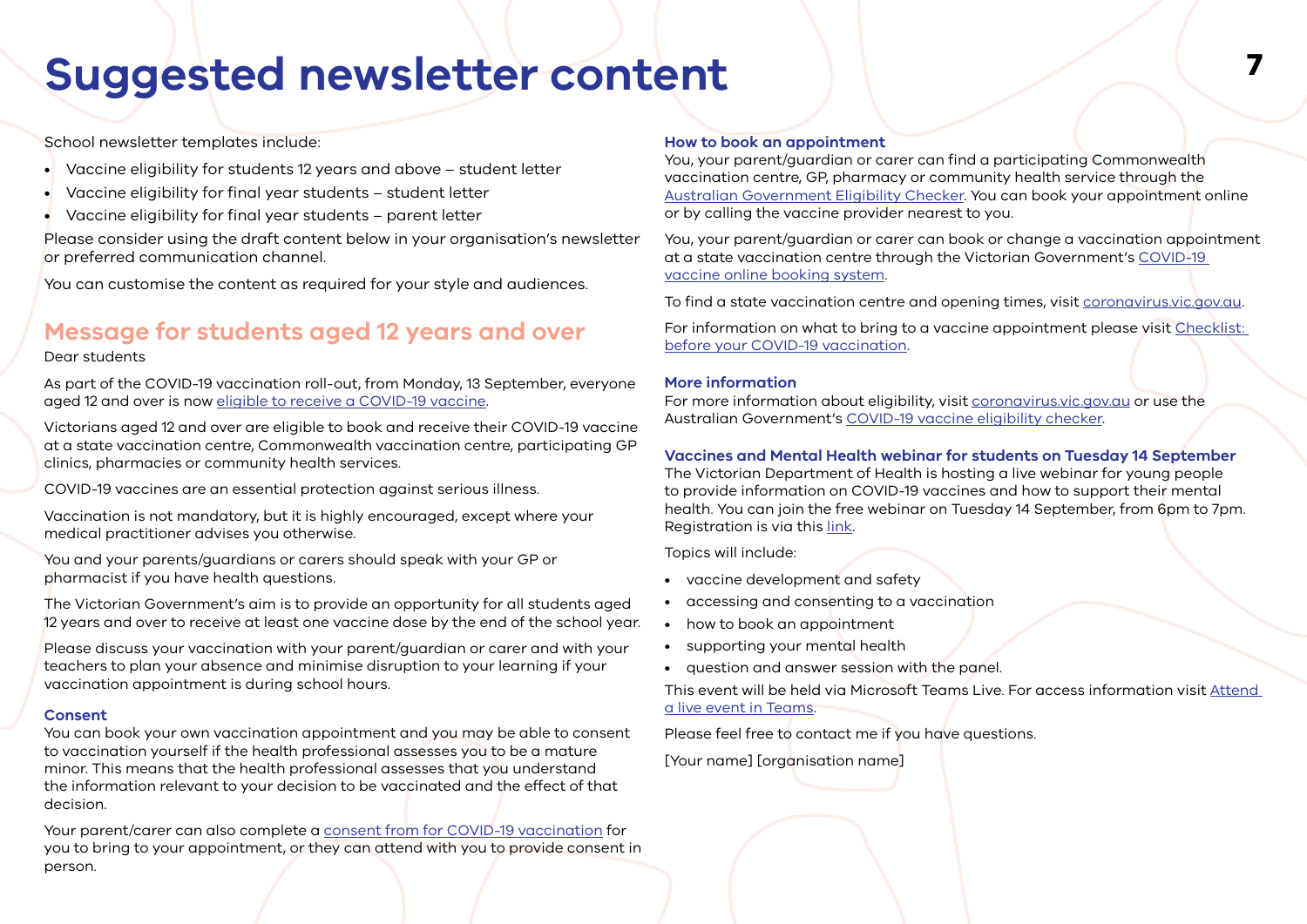## **<sup>8</sup> Suggested newsletter content continued**

## **Message for final year students**

### Dear students

As part of the COVID-19 vaccination roll-out, all students aged 12 years and above are now eligible to receive the Pfizer COVID-19 vaccine.

The Victorian Government aims for all final year students (all Victorian Certificate of Education (VCE) Units 3 and 4 students, final year Victorian Certificate of Applied Learning (VCAL) and International Baccalaureate (IB) students) to receive their first dose by the time they sit their end-of-year exams and provide at least one dose for children aged 12 and older by the end of the school year.

## **Vaccination blitz for final year students**

A reminder that final year students (all Victorian Certificate of Education (VCE) Units 3 and 4 students, final year Victorian Certificate of Applied Learning (VCAL) and final year International Baccalaureate (IB) students), their teachers and exam supervisors and assessors have access to priority timeslots to attend their vaccination appointment at a state vaccination centre until Sunday 19 September.

The vaccination blitz for final year school students has been extended until Sunday 19 September, following a very strong and positive response from the community in the first week of the blitz. We courage all final year students to take up this opportunity.

### **Consent**

Students aged 16 years and above can book their own appointment and consent to vaccination themselves if the health professional assesses them to be a mature minor. That is that the health professional assesses that you understand the information relevant to the decision to be vaccinated and the effect of that decision.

### **How to book an appointment through the vaccination blitz for final year students**

Secondary schools have received information on how eligible students can access a priority booking.

To find a vaccination centre and opening times, visit the [coronavirus.vic.gov.au](https://www.coronavirus.vic.gov.au/book-your-vaccine-appointment) website.

You can also get a COVID-19 vaccine at a state vaccination centre, a Commonwealth vaccination centre, or through a GP clinic, pharmacy or community health service. You can book your appointment online or by calling the vaccine provider nearest to you.

### **What to bring**

Bring these things, if you have them:

- a face mask
- any emails about your vaccination appointment (on your phone or printed)
- photo identification, if you have one, such as a passport or driver's licence
- a Medicare number or [Individual Healthcare Identifier](https://www.servicesaustralia.gov.au/individuals/services/medicare/individual-healthcare-identifiers/how-get-ihi) number.

Please refer to Department Health information on [what to bring to your](https://www.coronavirus.vic.gov.au/checklist-your-covid-19-vaccination)  [vaccine appointment](https://www.coronavirus.vic.gov.au/checklist-your-covid-19-vaccination) for more information.

### **More information**

For more information about eligibility, visit [coronavirus.vic.gov.au](https://www.coronavirus.vic.gov.au/who-can-get-vaccinated) or use the Australian Government's [COVID-19 vaccine eligibility checker.](https://covid-vaccine.healthdirect.gov.au/eligibility)

For further assistance, contact:

- the Department of Health Coronavirus hotline: 1800 675 398
- the National coronavirus and COVID-19 vaccine helpline: 1800 020 080. Please feel free to reach out to me if you have questions.

[Your name] [organisation name]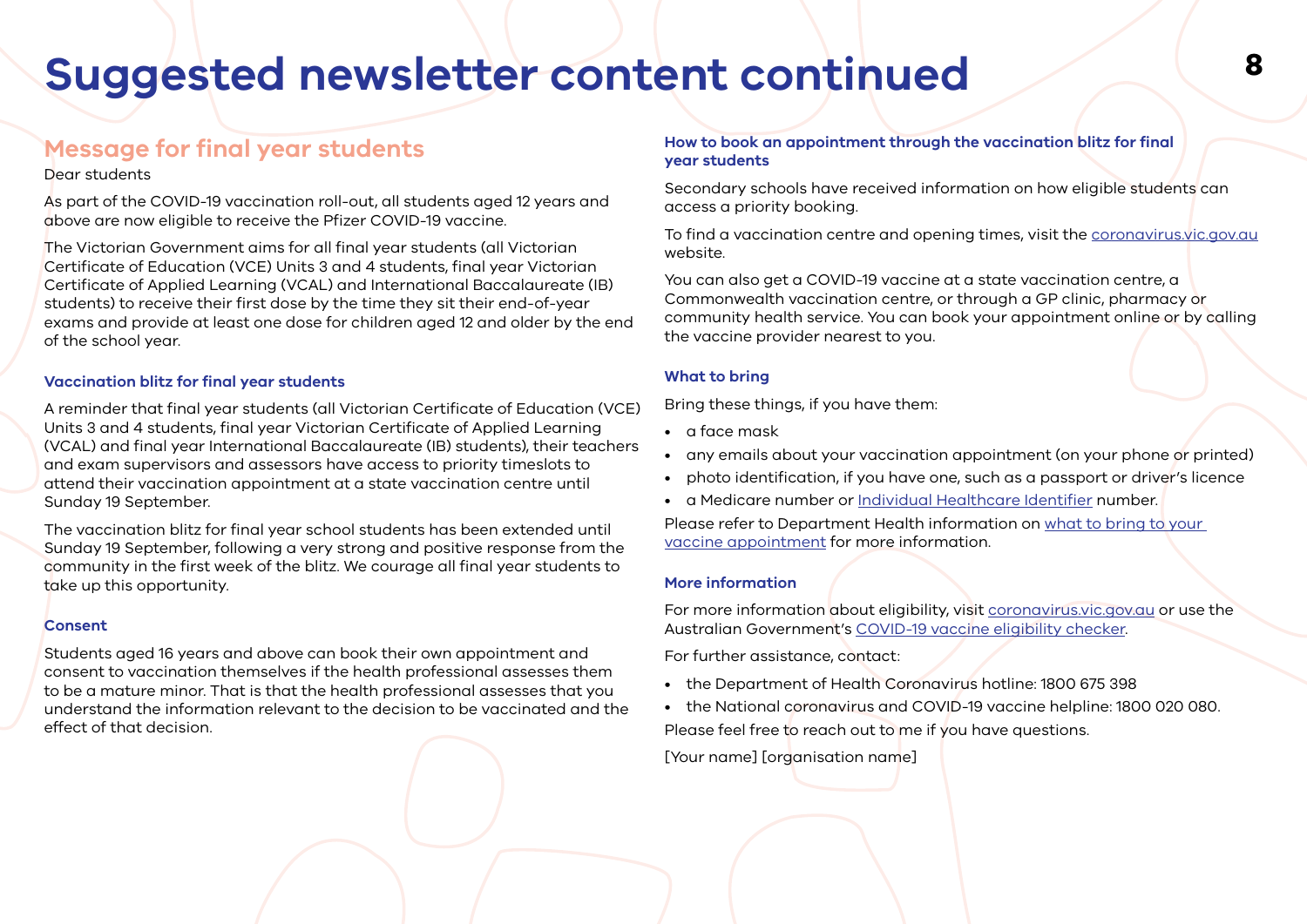## **<sup>9</sup> Suggested newsletter content continued**

## **Template letter for parents of final year students**

#### Dear parents/guardians and carers

As part of the COVID-19 vaccination roll-out, more Victorian school students are now eligible to receive the Pfizer COVID-19 vaccine.

All students aged 12 and older can now book a Pfizer COVID-19 vaccine at state vaccination centres or through their participating GP or pharmacy.

A reminder that final year students (all Victorian Certificate of Education (VCE) Units 3 and 4 students, final year Victorian Certificate of Applied Learning (VCAL) and final year International Baccalaureate (IB) students), their teachers and exam supervisors and assessors have access to priority timeslots to attend their vaccination appointment at a state vaccination centre.

The vaccination blitz for final year school students has been extended until Sunday 19 September, following a very strong and positive response from the community in the first week of the blitz. We encourage all final year students to take up this opportunity.

Secondary schools have received information on how eligible students can access a priority booking.

Final year students should book an appointment as soon as possible to support the safe conduct of examinations.

As their parent/guardian, I encourage you to help them to book and if needed, support them to attend their appointment.

#### **General Achievement Test (GAT) and Victorian Certificate of Education (VCE) Examinations**

The following assessments for senior secondary students will be conducted with health and safety controls in place:

- The GAT has been rescheduled and will take place on Tuesday, 5 October 2021
- Final VCE examinations will take place from 4 October 17 November 2021.

Students completing their final year are particularly asked to book an appointment as soon as possible. As their parent/guardian, I encourage you to help them to book and if needed, support them to attend their appointment.

Final year students are asked to consider getting their first vaccine before the GAT on 5 October. In addition, it's recommended not to get the vaccine on the day of an exam, or the day before an exam - to avoid feeling common but mild side effects such as tiredness, headache, muscle pain, fever and chills and/or joint pain during your exam.

#### **Consent**

Students can book their own appointment and consent to vaccination themselves if the health professional assesses them to be a mature minor. That is that the health professional assesses that you understand the information relevant to the decision to be vaccinated and the effect of that decision.

#### **How to book an appointment**

Secondary schools have received information on how eligible students can access a priority booking.

To find a vaccination centre and opening times, visit the [coronavirus.vic.gov.au](https://www.coronavirus.vic.gov.au/book-your-vaccine-appointment) website.

You can also get a COVID-19 vaccine at a state vaccination centre, a Commonwealth vaccination centre, or through a GP clinic, pharmacy or community health service. You can book your appointment online or by calling the vaccine provider nearest to you.

#### **More information**

Translated advice about the vaccines is available on the [coronavirus.vic.gov.au](https://www.coronavirus.vic.gov.au/translated-information-about-covid-19-vaccines) website.

For more information about eligibility, visit [coronavirus.vic.gov.au](https://www.coronavirus.vic.gov.au/who-can-get-vaccinated) or use the Australian Government's [COVID-19 vaccine eligibility checker.](https://covid-vaccine.healthdirect.gov.au/eligibility)

For further assistance, contact:

- the Department of Health Coronavirus hotline: 1800 675 398
- the National coronavirus and COVID-19 vaccine helpline: 1800 020 080 Please get in touch with me if you wish to discuss this.

[Your name] [organisation name]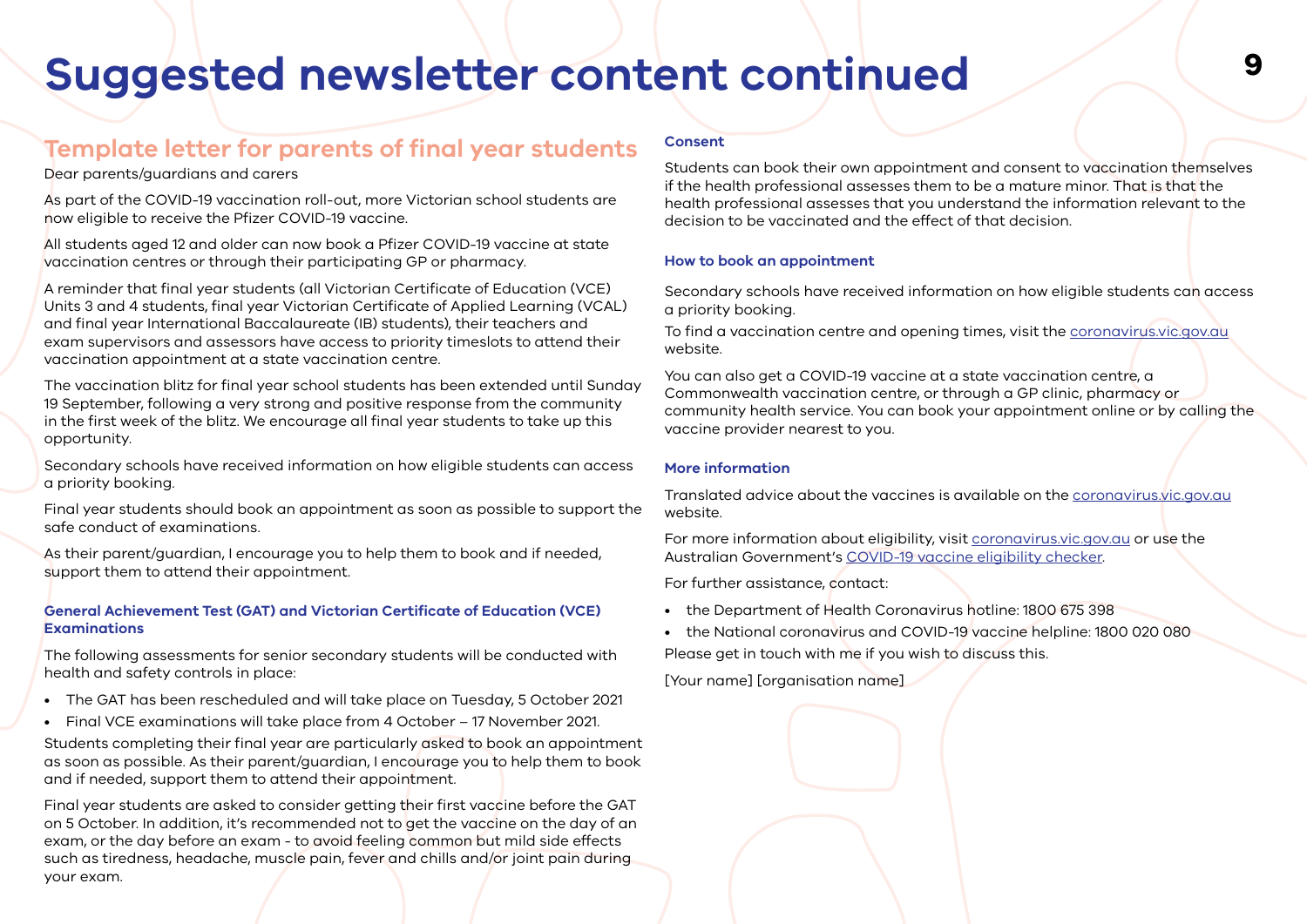## <span id="page-9-0"></span>**Vaccination centres <sup>10</sup>**

Below is a list of the state vaccination centres. To find the nearest vaccination centre to you, visit the [coronavirus.vic.gov.au](https://www.coronavirus.vic.gov.au/vaccination-centres) website.

- Alfred Hospital
- Ararat East Grampians Health Service
- Austin Hospital (Olivia Newton-John Cancer Centre)
- Bairnsdale City Oval
- Ballan COVID-19 Vaccination Hub
- Ballarat Mercure Hotel and Convention Centre
- Beechworth Vaccination Hub
- Bendigo Health COVID-19 Vaccination Clinic
- Box Hill Town Hall
- Bright Vaccination Hub
- Broadmeadows Town Hall
- Campbellfield Ford Complex Drive-Through Vaccination Clinic
- Castlemaine Health
- Cobram NCN Health
- Corryong Vaccination Hub
- Cranbourne Turf Club
- Deer Park IPC Health Deer Park
- Frankston Community Vaccination Hub – Bayside Centre
- Geelong former Ford Factory



- Heidelberg Repatriation Hospital
- Horsham Community Clinic
- Kilmore District Health Outpatients Building
- Kyabram District Health Service
- Leongatha Community Clinic
- Lilydale Community Clinic
- Mansfield District Hospital Anderson Hall
- Melbourne Convention and Exhibition Centre (MCEC)
- Melbourne Showgrounds
- Melton vaccination hub (drivethrough)
- Melton vaccination hub (indoors)
- Mildura Kiarivu Barracks
- Monash Medical Centre
- Mt Beauty Vaccination Hub
- Myrtleford Vaccination Hub
- Northern Hospital Epping
- Omeo Medical Centre
- Orbost Medical Centre
- Pakenham James Bathe Community and Sports Hub
- Portland District Health
- Ringwood East Community Clinic (Braeside Avenue)
- Rosebud Hospital Point Nepean Road
- Royal Exhibition Building
- Sale Gippsland Regional Sports **Complex**
- Sandown Racecourse
- Sandown Racecourse Drive-Through Vaccination Clinic
- Sandringham Hospital
- Seymour Health
- Shepparton Showgrounds McIntosh Centre
- South Morang Plenty Ranges Arts and Convention Centre
- St John of God Berwick Hospital
- Sunshine Hospital
- Traralgon Racecourse
- Wangaratta Vaccination Hub
- Warragul The Goods Shed
- Warrnambool South West Healthcare Vaccination Centre
- Werribee Mercy Hospital
- West Melbourne CoHealth West Melbourne



- Wonthaggi Town Hall
- Wyndham Drive-Through Vaccination Clinic
- Wyndham Indoor Vaccination Centre - Eagle Stadium
- Yarram Medical Centre

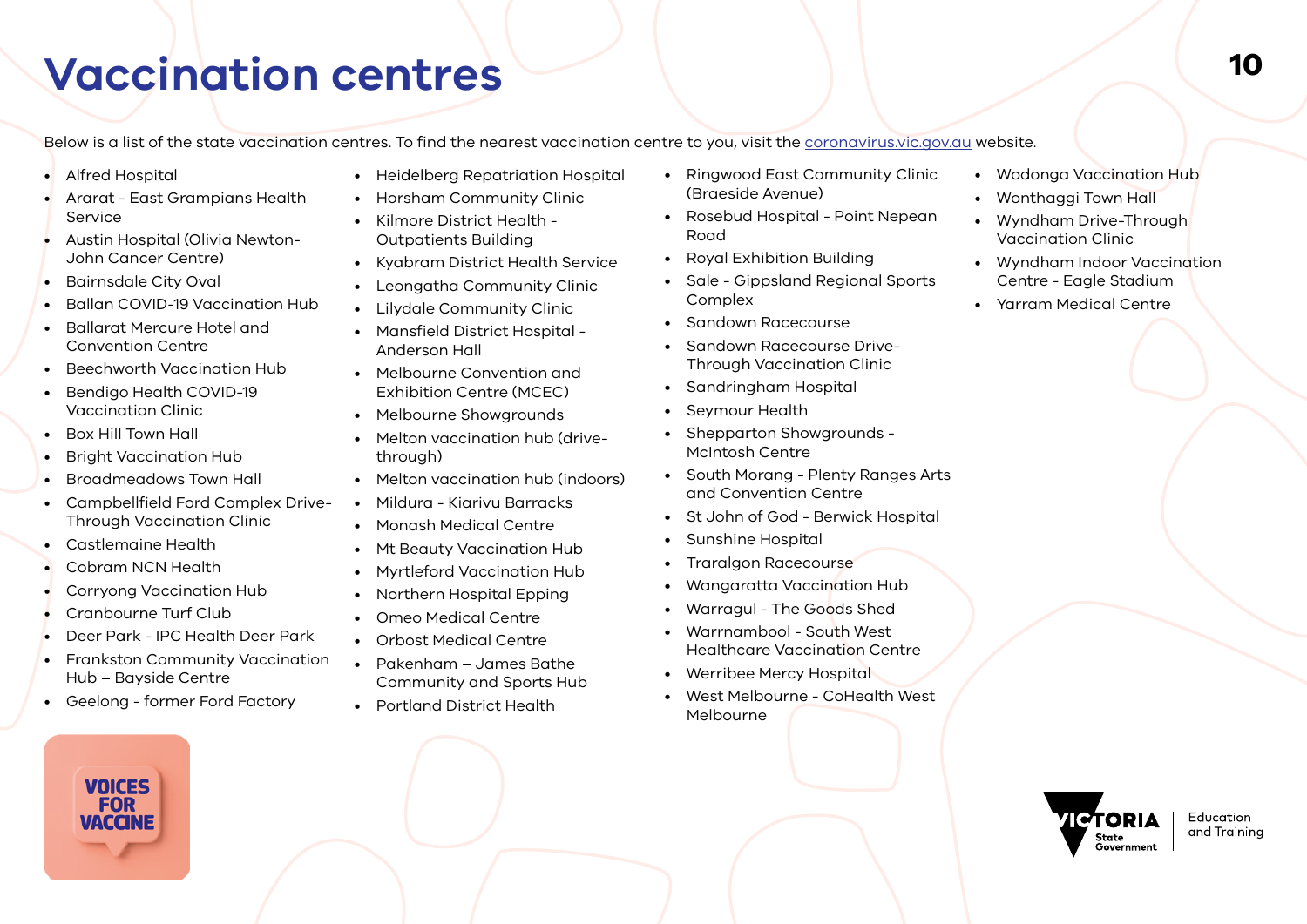## <span id="page-10-0"></span>**<sup>11</sup> FAQs**

## **When is the COVID-19 vaccine becoming available to students?**

All students 12 years and over are now eligible to receive the Pfizer COVID-19 vaccine and are encouraged to book as soon as possible.

The Victorian Government's aim is to provide an opportunity for all children aged 12 years and older to receive at least one vaccine dose by the end of the school year.

Students, parents/guardians and carers are encouraged to book their vaccine at a vaccination centre using the online booking system or by calling the Coronavirus Hotline on 1800 675 398. You can also get a COVID-19 vaccine at a state vaccination centre, a Commonwealth vaccination centre, or through a GP clinic, pharmacy or community health service.

## **Can students aged 12 to 15 consent to their own appointment?**

Students aged 12 to 15 can book their own appointment and may be able to consent to vaccination themselves if the health professional assesses them to be a mature minor. This means that the health professional assesses that they understand the information relevant to this decision to be vaccinated and the effect of that decision.

Where a student is not considered to be a mature minor by the health professional, the health professional will seek consent from the student's parent/carer.

Parents/carers can complete a consent form for COVID-19 vaccination for their child to bring to their appointment, or parents/carers can attend with their child to provide consent in person.

### **When can final year students get vaccinated?**

To help support the safe conduct of end-of-year exams, there is a vaccination blitz for final year school students (all VCE Units 3 and 4 students, final year VCAL and IB students), their teachers and for exam supervisors and assessors.

The blitz will begin on 7 September and continue until 19 September. During the blitz, final year students, their teachers and exam supervisors and assessors will have access to priority timeslots to attend their vaccination appointment at a vaccination centre.

Final year students, their teachers and exam supervisors and assessors will also be able to book their first and second doses.

Secondary schools have received information on how eligible students can access a priority booking.

## **What is the Department of Education and Training's role regarding the COVID-19 vaccine roll-out?**

The Department of Education and Training (DET) is strongly encouraging all Victorians aged 12 and older to get vaccinated.

Schools, parents and students are encouraged to refer to [coronavirus.vic.gov.au](https://www.coronavirus.vic.gov.au/) or the [Australian Government Department of Health](https://www.health.gov.au/) for further information about the vaccine rollout.

## **What do you need to bring to a vaccination appointment?**

Bring these things, if you have them:

- a face mask
- any emails about your vaccination appointment (on your phone or printed)
- photo identification, if you have one, such as a passport or driver's licence
- a Medicare number or Individual Healthcare Identifier number

For information refer to [Before you get vaccinated for COVID-19](https://www.coronavirus.vic.gov.au/checklist-your-covid-19-vaccination#what-to-bring-with-you-to-your-vaccine-appointment).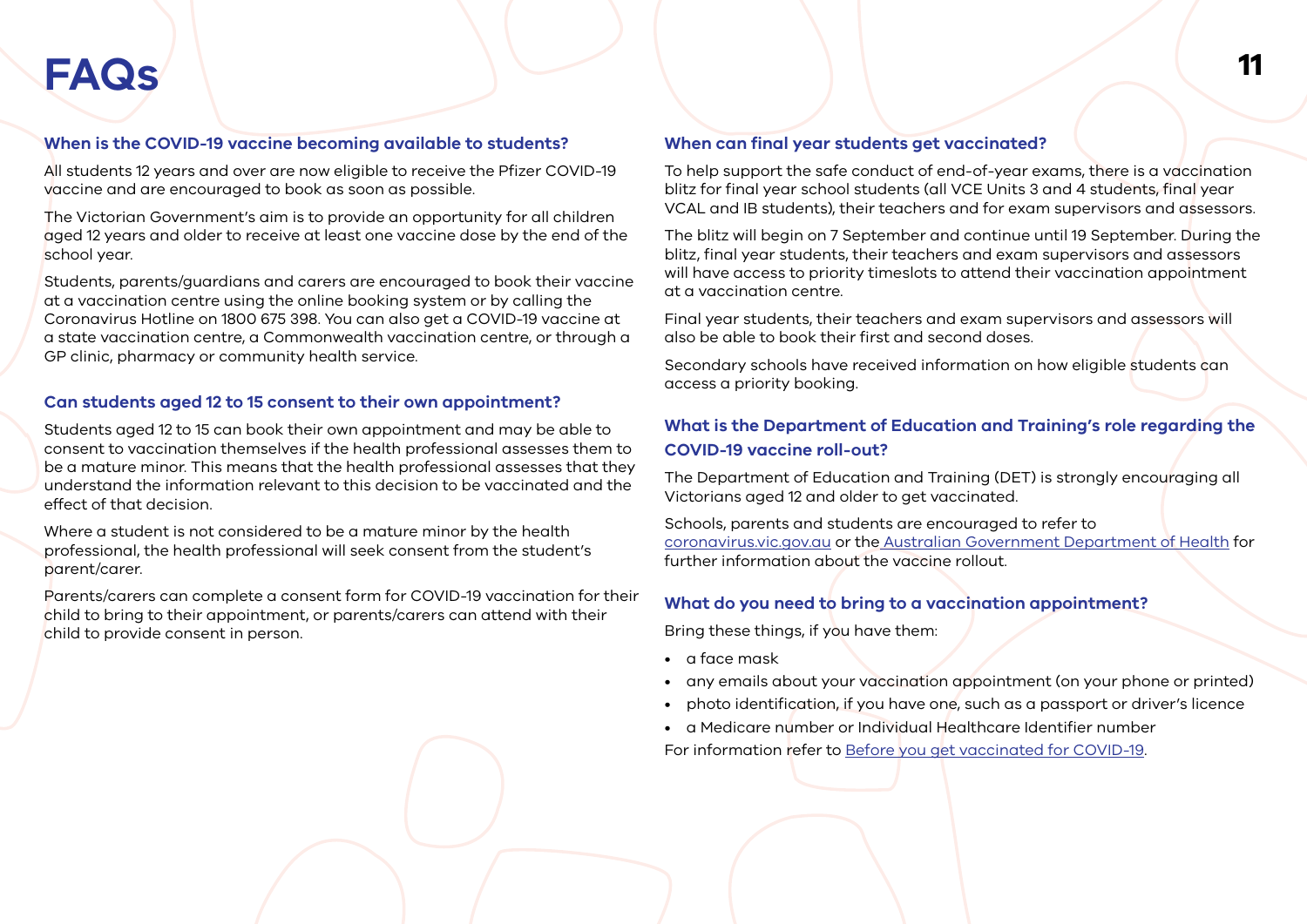## **<sup>12</sup> FAQs continued**

## **How do I find out where to go to get the vaccine?**

Information on how to book a COVID-19 vaccine, and where vaccines are being administered, is available at: [https://www.coronavirus.vic.gov.au/book-your](https://www.coronavirus.vic.gov.au/book-your-vaccine-appointment)[vaccine-appointment.](https://www.coronavirus.vic.gov.au/book-your-vaccine-appointment)

You can also get a COVID-19 vaccine at a state vaccination centre, a Commonwealth vaccination centre, or through a GP clinic, pharmacy or community health service.

You can book your appointment online or by calling the vaccine provider nearest to you.

### **If I want to get vaccinated, when should I get the COVID-19 vaccine?**

You are encouraged to book your vaccination appointment as soon as possible.

While senior secondary students are encouraged to get their first dose before the GAT on 5 October, it is recommended that students do not schedule their vaccination appointment on the day of the GAT, or any exam or the day before an exam. This is to avoid feeling common side effects such as tiredness, headache, muscle pain, fever and chills and / or joint pain during your exam.

## **Which vaccine will I be receiving?**

Students aged 12 and over will be offered the Pfizer vaccination at their state vaccination centre appointment.

Any secondary student who is 18 or older and who has already received one dose of their AstraZeneca vaccine should continue to proceed with their second dose of AstraZeneca. This is consistent with current health advice.

## **I can't find any available appointments nearby, what do I do?**

Information on how to book a COVID-19 vaccine, and where vaccines are being administered, is available at: [https://www.coronavirus.vic.gov.au/book-your](https://www.coronavirus.vic.gov.au/book-your-vaccine-appointment)[vaccine-appointment.](https://www.coronavirus.vic.gov.au/book-your-vaccine-appointment)

Students and parents may also call the Coronavirus Hotline on 1800 675 398. Please be patient as there may be wait times for appointments. Final year students can book their first and second doses via a dedicated appointment booking hotline as part of the vaccination blitz until 19 September.

Secondary schools have received information on how eligible students can access a priority booking.

## **How should parents and teachers help support students for vaccination bookings?**

Schools are asked to share information about eligibility and access to students, parents, guardians and carers.

Parents, guardians and teachers are encouraged to help support students and especially final year students to make their vaccination appointment for as soon as possible. Once an appointment has been made and if this is to occur during school hours, they should discuss and plan their expected absence and impact on learning requirements.

Schools should exercise maximum flexibility to enable all eligible students to book and then attend their vaccine appointments.

Students can book their own appointment and consent to vaccination themselves if the health professional assesses them to be a mature minor.

## **Can I make an appointment to be vaccinated during school hours?**

Final year secondary students are asked to make an appointment as soon as possible.

Secondary students aged 12 and above are encouraged to make appointments at times that minimise disruption to their learning where possible.

Prior to their appointment students should discuss absence with teachers and parents/ guardians and carers.